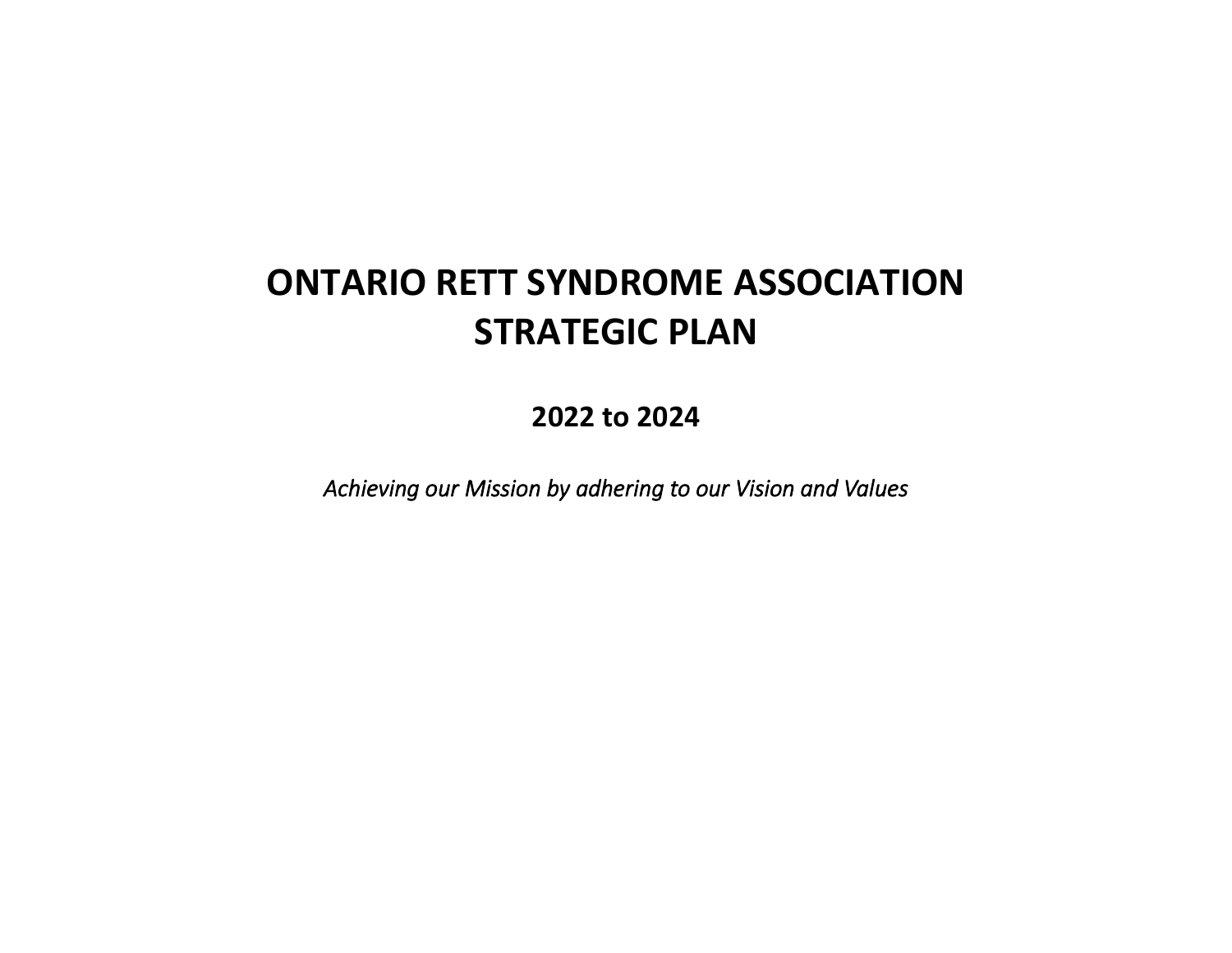# **TABLE OF CONTENTS**

Ontario Rett Syndrome Association Strategic Plan 2022-2024 - FOR DISCUSSION ONLY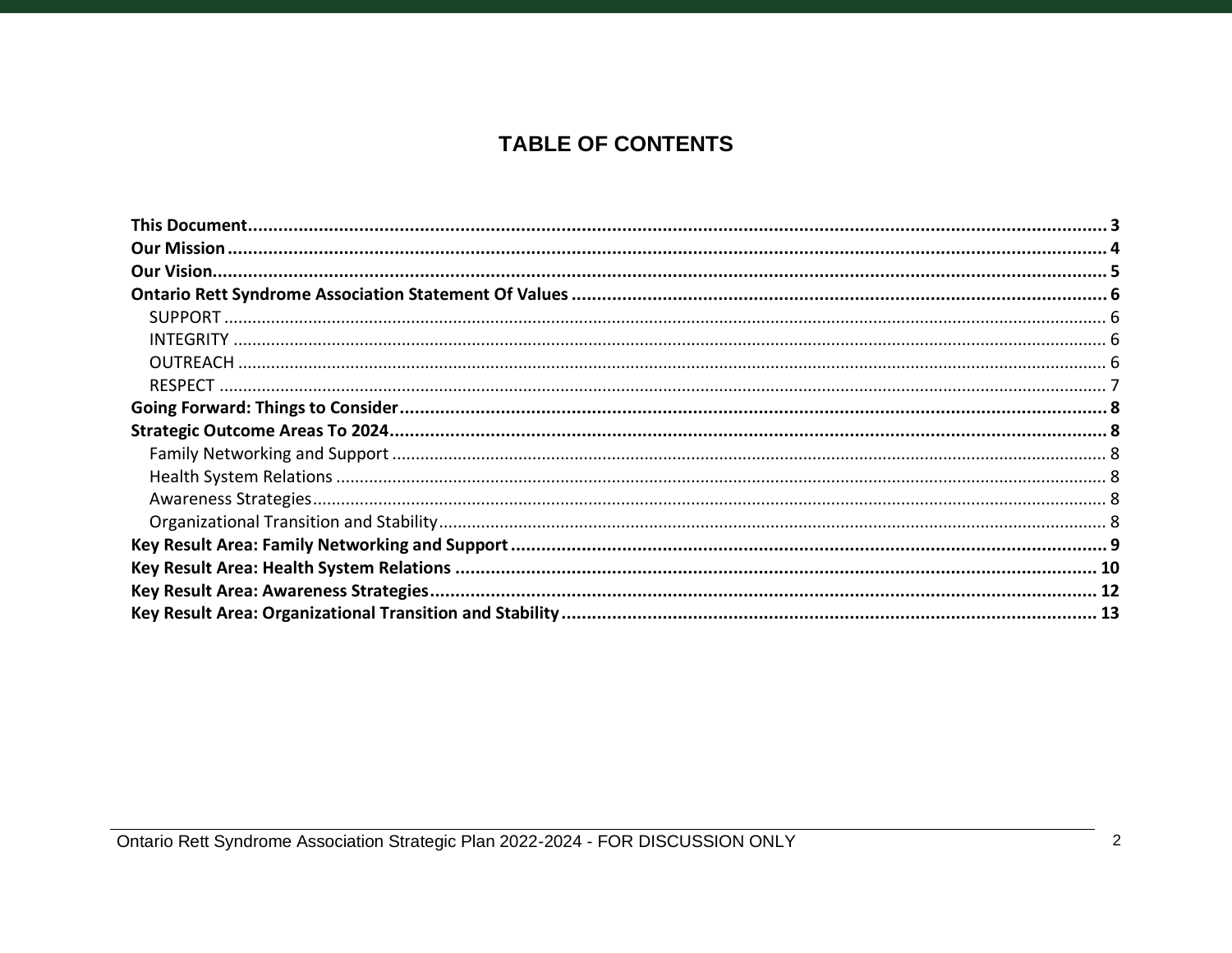## <span id="page-2-0"></span>*This Document*

Due to the ongoing Covid 19 pandemic the Ontario Rett Syndrome Association's Board of Directors, on November 16, 2021, voted to extend and adjust, as necessary, the 2017-2022 O.R.S.A. Strategic Plan to the year 2024.

This refreshed 2022-2024 plan is a high-level guide that lays out the Governance policies (Mission, Vision and Values) and the key priority areas for the Board's work. Action and operational plans will be created or revised by Committees including the Executive to achieve the stated strategic result requirements.

This document is intended as a bridge document. It is an update, by the O.R.S.A. Board and staff, of the 2017-2022 strategic plan. It is the hope of the Board that by 2024 there will be an opportunity to return to a more comprehensive process for the creation of a 2025-2030 strategic plan.

#### **Celebrating Our Past – Looking Forward**

Despite functioning in a Covid 19 environment since March 2020 O.R.S.A. has continued to be true to its Mission and to those it exists to serve.

O.R.S.A.'s accomplishments, since the onset of the Covid pandemic, are remarkable and well documented on our website at: <https://www.rett.ca/news/2021-year-in-review/2021/>

As directors of the O.R.S.A. Board we stand on the shoulders of a remarkable collection of leaders who have preceded us.

*The Ontario Rett Syndrome Association (O.R.S.A.) was incorporated on July 26, 1991. Launched from a small group of parents, the organization has grown tremendously over the past 30 years. O.R.S.A. has funded and supported 3 Rett syndrome clinics, has awarded over \$600,000 in research grants, organizes educational events, runs the Canadian Rett Syndrome Registry and provides resources for families.* <https://www.rett.ca/news/o-r-s-a-turns-30-2/2021/>

What will the next 30 years hold for individuals with RETT, their families, friends, and caregivers?

What will O.R.S.A.'s accomplishments be from 2022 – 2024

Ontario Rett Syndrome Association Strategic Plan 2022-2024 - FOR DISCUSSION ONLY 3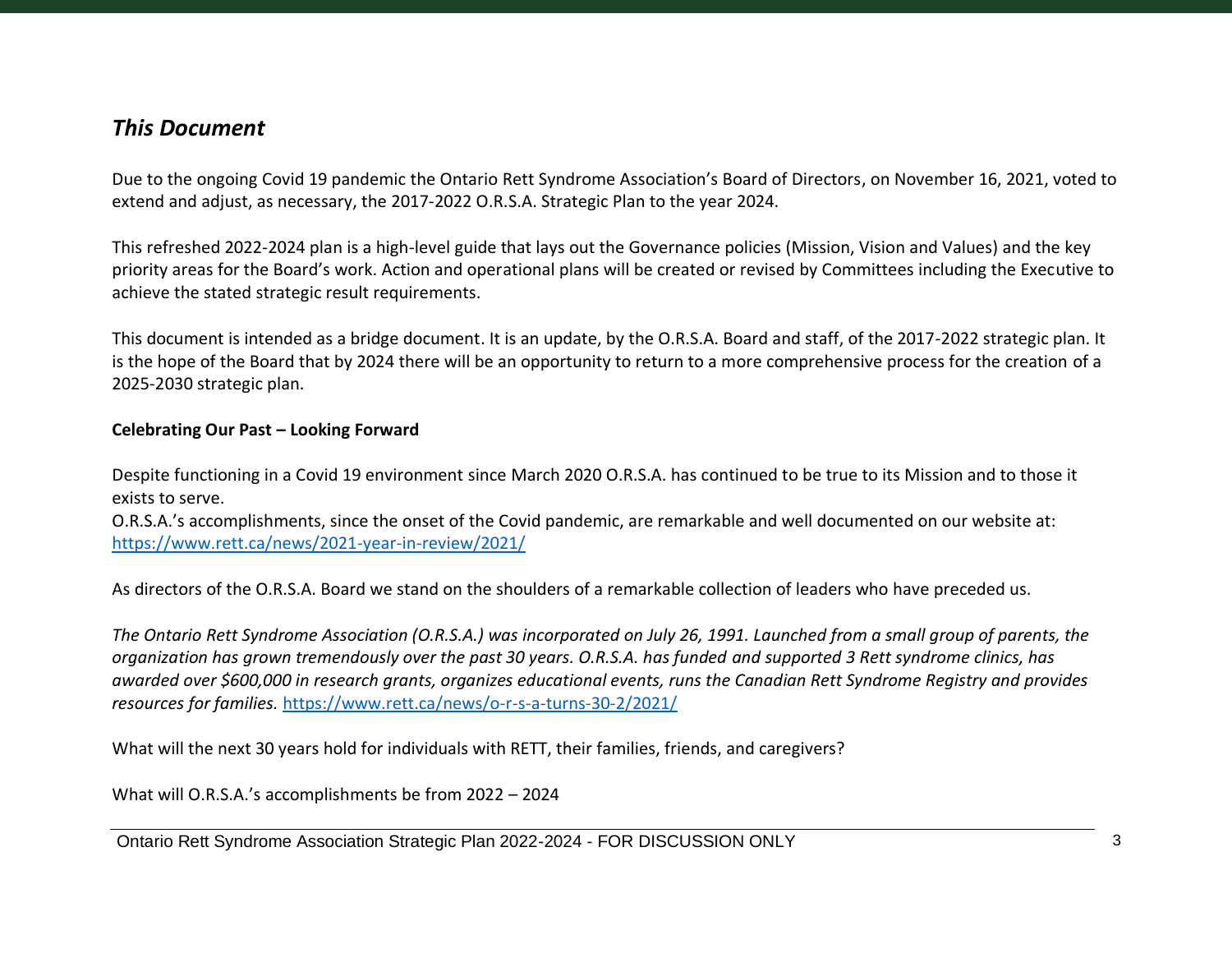# <span id="page-3-0"></span>*Our Mission*

The Ontario Rett Syndrome Association exists to ensure that individuals with Rett syndrome are enabled to achieve their full potential and enjoy the highest quality of life within their communities.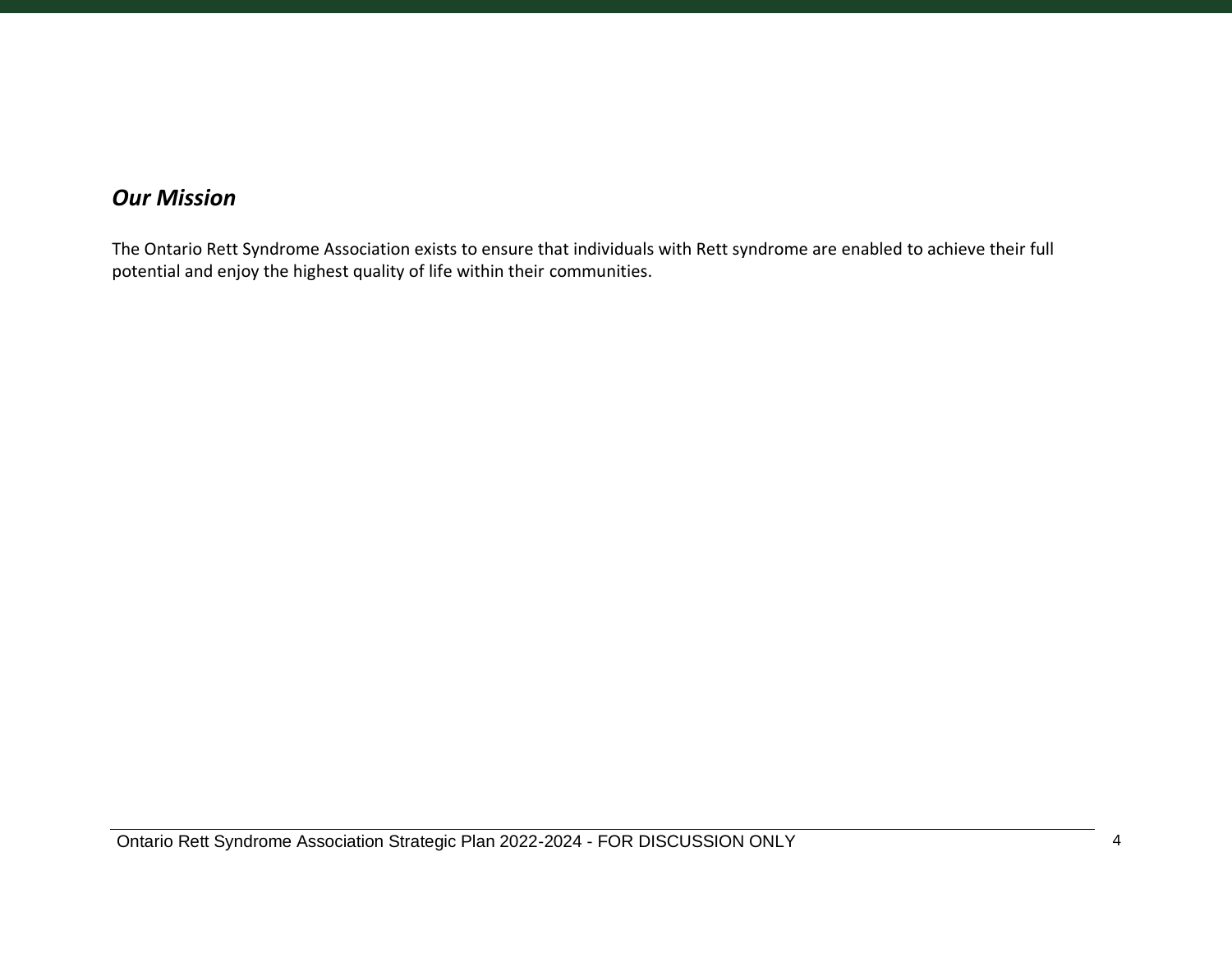## <span id="page-4-0"></span>*Our Vision*

The Ontario Rett Syndrome Association is a sustainable, dynamic, caring and professional organization.

- It builds on its history and experience in serving as a lead resource for information, research, advocacy, and support to all those affected by Rett Syndrome.
- It is committed to constant growth and ensuring the provision of a diagnostic and care clinic to every family, promoting research.

#### **Our vision is assured because:**

- The direction of The Ontario Rett Syndrome Association (O.R.S.A.) is provided by strategic and business plans. These plans are based on our values and our current bylaws. Our plans are monitored and refreshed regularly for results and desired impact.
- We are knowledge based and informed by our members and partnerships through conferences and regional workshops.
- A professional approach to organization management exists.
- All members of the organization are actively involved.
- We ensure that resources are available to provide exceptional care and service for individuals with Rett syndrome and their families.
- We celebrate contributions and successes related to the achievement of our Vision with clients, partners, and each other.
- We have effective relations with medical and research communities, governments, media, community partners and the general public.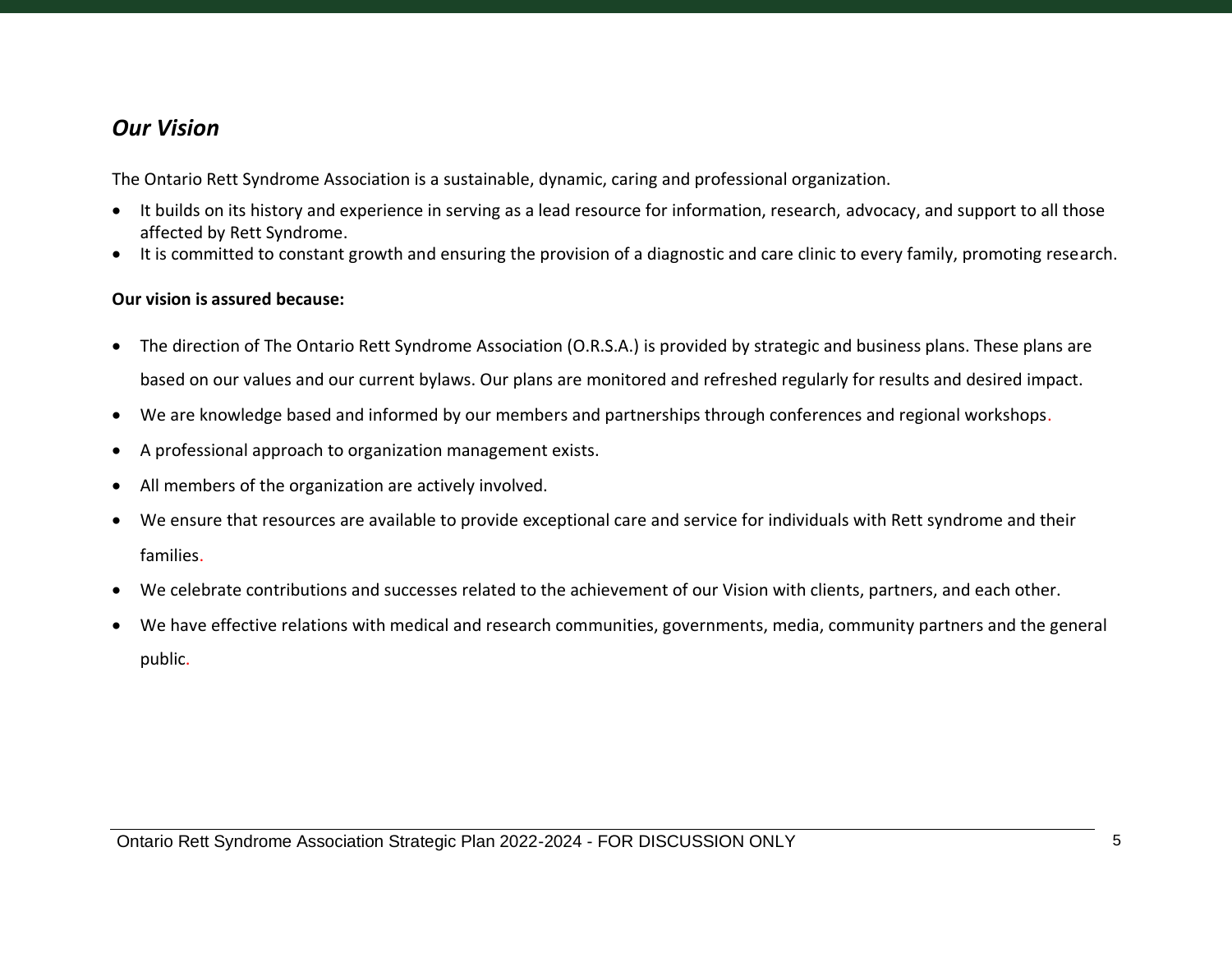## <span id="page-5-0"></span>*Ontario Rett Syndrome Association Statement Of Values*

In fulfilling our mission, we value those we serve, volunteers, Board members, partners, and funders. We constantly strive to demonstrate our values of:

#### <span id="page-5-1"></span>**SUPPORT**

- Provide emotional support and guidance in a nurturing environment.
- Be sensitive to the well-being of others.

#### <span id="page-5-2"></span>**INTEGRITY**

- Ensure that our actions match our values and take responsibility for our actions.
- Interact with others in a fair and honest manner.

#### <span id="page-5-3"></span>**OUTREACH**

- In a positive and assertive manner, provide education and awareness to our families and other stakeholders.
- Strengthen our connections with government and the medical/research communities.

#### **COMMITMENT**

- Constantly strive to achieve our vision.
- Establish relationships with a long-term perspective.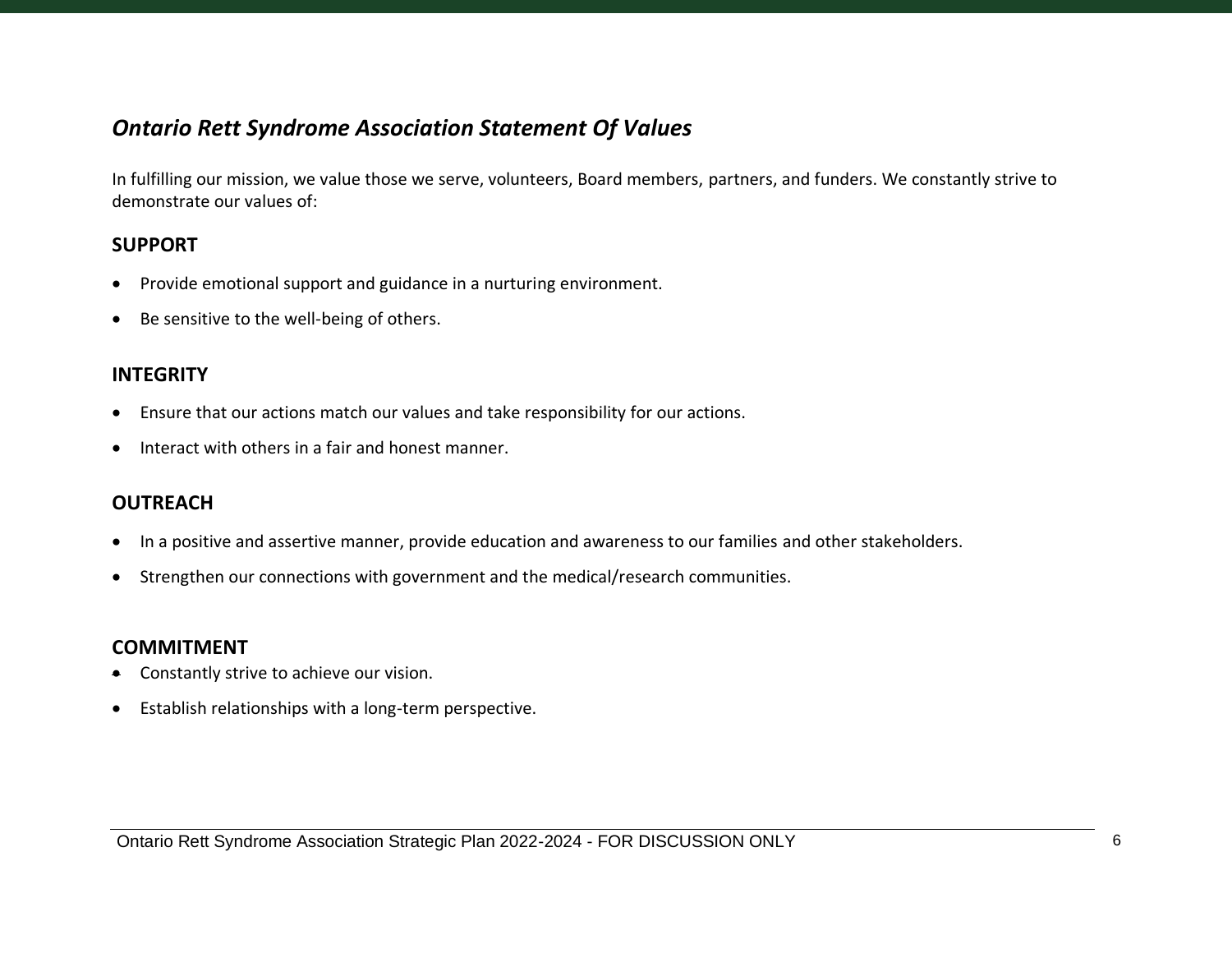#### <span id="page-6-0"></span>**RESPECT**

- Foster an environment where the needs of Rett families are met with care and consideration.
- Work to ensure that individuals with Rett syndrome are able to find their place in society and achieve their full potential.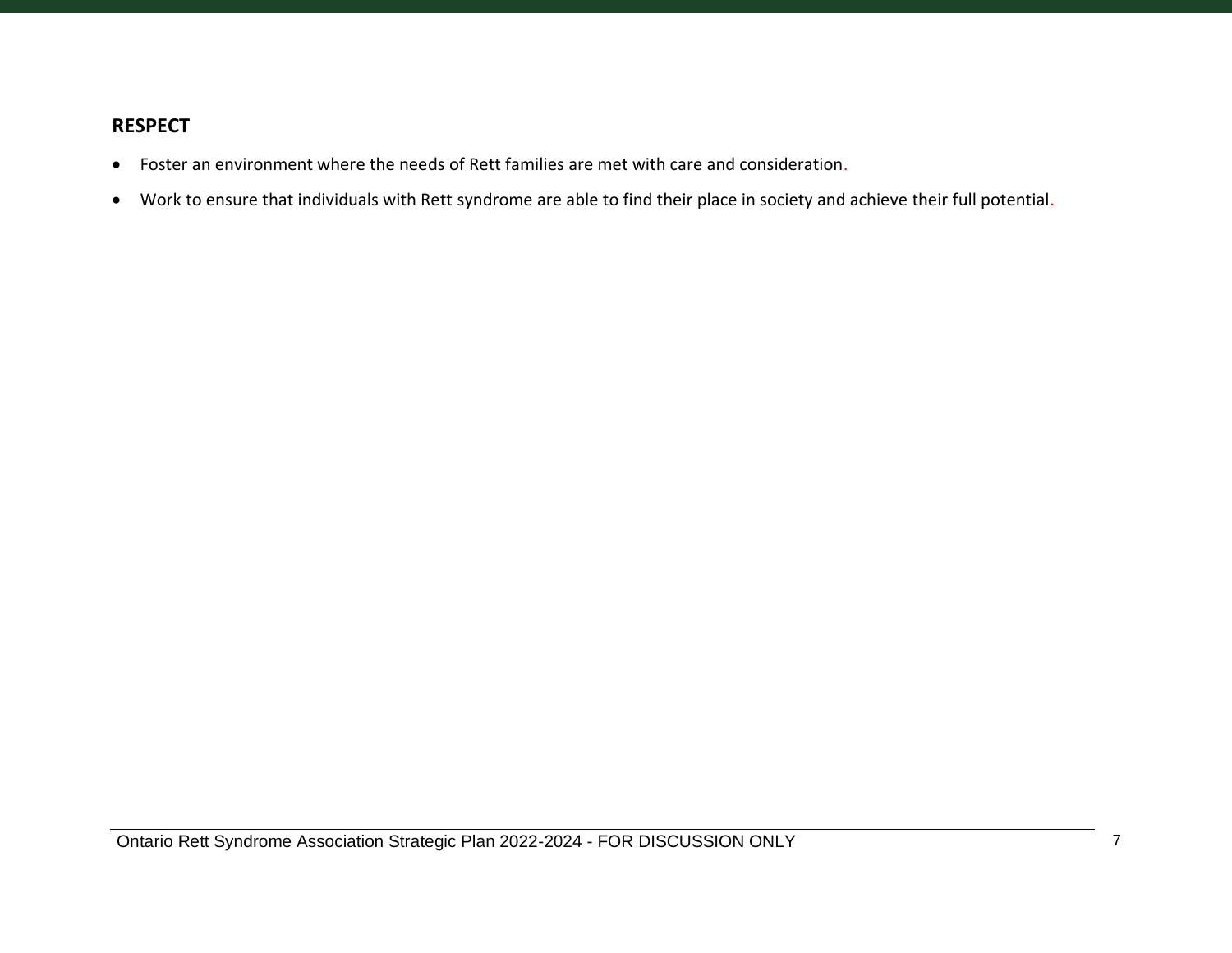## <span id="page-7-0"></span>*Strategic Outcome Areas To 2024*

Our Strategic Areas for measured results and outcomes, by 2024, remain:

## <span id="page-7-1"></span>**Family Networking and Support**

To ensure clarity for the organization on means to empower and support caregivers and their loved ones with Rett syndrome

#### <span id="page-7-2"></span>**Health System Relations**

<span id="page-7-3"></span>To ensure that our families are supported through the health system

#### **Awareness Strategies**

To raise profile and visibility of O.R.S.A. nationally and internationally

## <span id="page-7-4"></span>**Organizational Transition and Stability**

To ensure that the foundation, support, and oversight of all O.R.S.A. activities and practices are in place and reviewed regularly.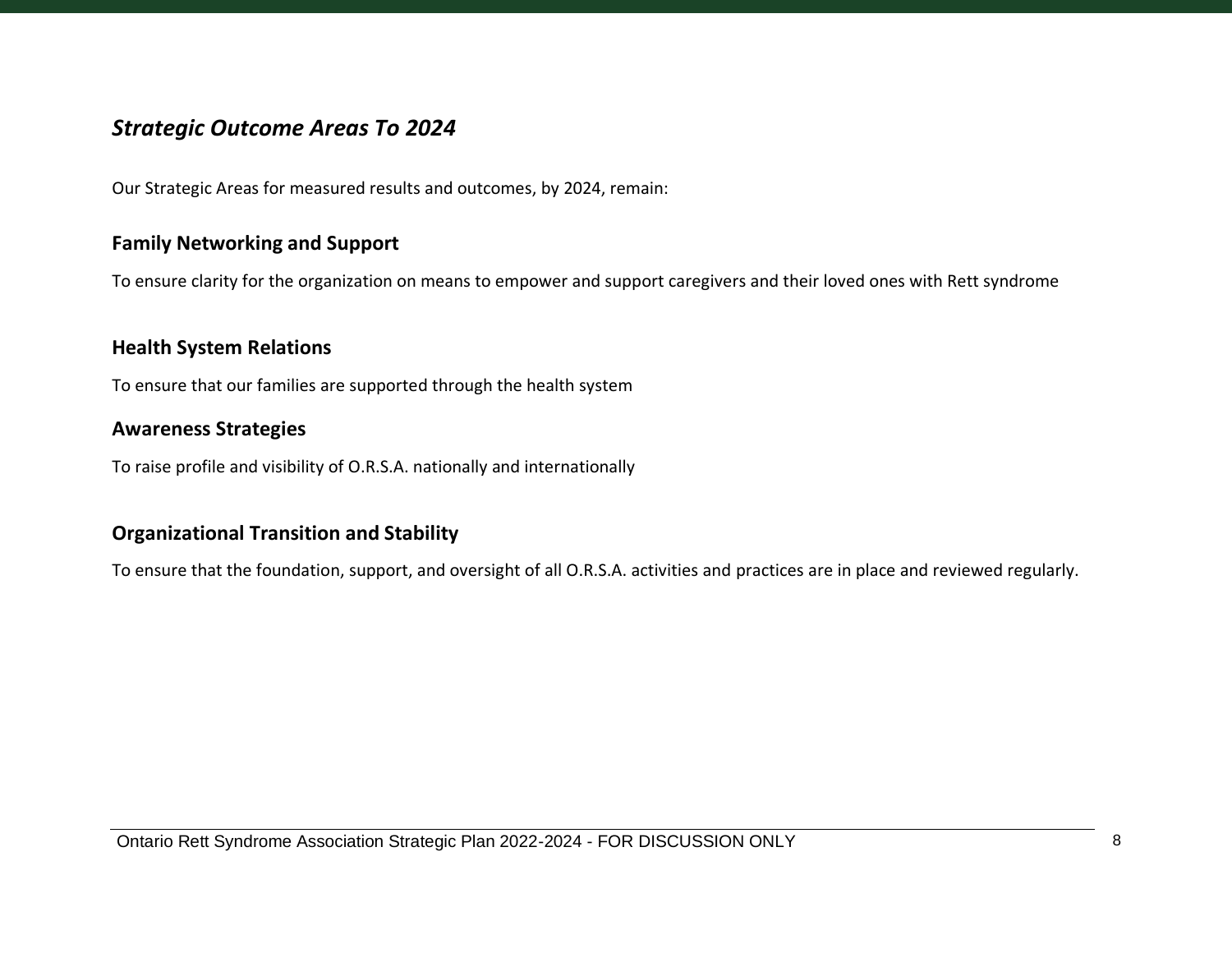# <span id="page-8-0"></span>*Key Result Area: Family Networking and Support*

To ensure clarity for the organization on means to empower and support caregivers and their loved ones with Rett syndrome

| <b>Measurable Outcome</b><br><b>Required</b>                                                          | <b>Possible Activities</b>                                                                                                                                                                                                          | <b>Timeframe</b><br>2022-2024 | <b>Responsibility and</b><br>Report/Update<br><b>Schedule</b>                                                                                                     |
|-------------------------------------------------------------------------------------------------------|-------------------------------------------------------------------------------------------------------------------------------------------------------------------------------------------------------------------------------------|-------------------------------|-------------------------------------------------------------------------------------------------------------------------------------------------------------------|
| To create and provide<br>educational resources                                                        | New member package with resources<br>Conference educational sessions<br>Webinars<br>Podcast<br>Accessing existing resources outside of O.R.S.A.<br>Checklists<br>Quality of life and advance care planning<br>resources and support | 2022-2024                     | <b>Executive Board and</b><br>Conference Chair                                                                                                                    |
| Access and utilizing Research<br>Advisory Committee to<br>update and clarify research<br>developments | YouTube video clips posted Facebook page and<br>website<br>Webinars<br>Podcasts<br>$\bullet$                                                                                                                                        | 2022-2024                     | Executive (as required)                                                                                                                                           |
| Family-to-Family Networking                                                                           | Reportage of these activities by Outreach<br>Cracker barrel discussions at Conference<br>$\bullet$<br>Committee chairs provide Outreach with ideas for<br>parent and family engagement<br>Social events                             | 2024                          | Committee and Event<br>Chair at least two<br>weeks prior to event<br>(start of conference<br>planning for input and<br>after conference to<br>report on outcomes) |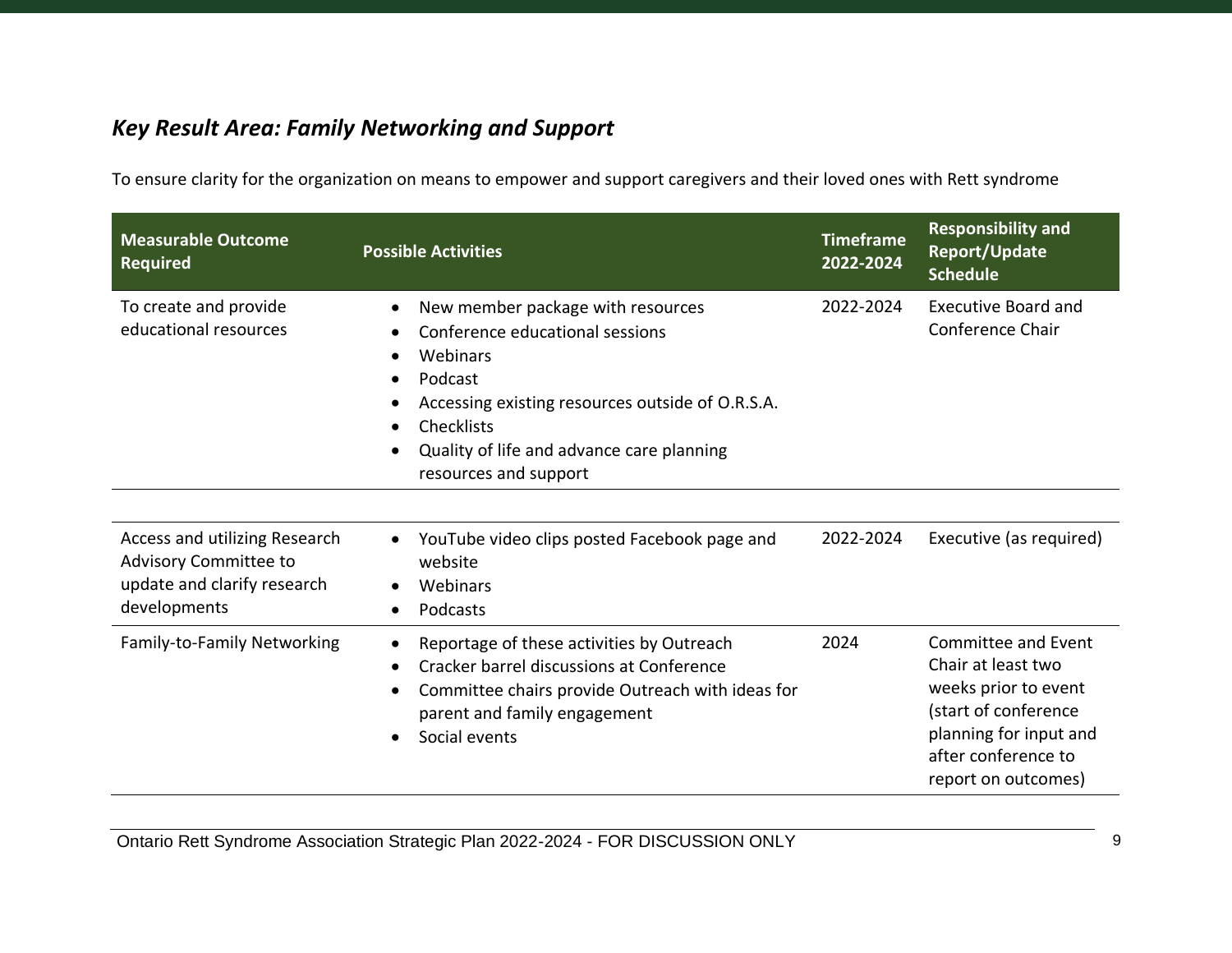# <span id="page-9-0"></span>*Key Result Area: Health System Relations*

To ensure that our families are supported through the health care system

| <b>Measurable Outcome</b><br><b>Required</b>                                                                   | <b>Possible Activities</b>                                                                                                                                                                                                                                                         | <b>Timeframe</b><br>2021-2024 | <b>Responsibility and</b><br>Report/Update<br><b>Schedule</b> |
|----------------------------------------------------------------------------------------------------------------|------------------------------------------------------------------------------------------------------------------------------------------------------------------------------------------------------------------------------------------------------------------------------------|-------------------------------|---------------------------------------------------------------|
| 10% of Ontario doctors have<br>an understanding of Rett<br>syndrome<br>(total of 80,000 doctors in<br>Ontario) | Build network with existing doctors<br>$\bullet$<br>Target dev. Peds and ped neuro<br>Establish contact list of diagnosing physicians and<br>specialists<br>Contact College of Physicians and Surgeons of Ontario<br>Conference (College of Physicians and Surgeons of<br>Ontario) | 2024                          | Executive                                                     |
| 20% of families are aware of<br>suggested medical services in<br>Ontario                                       | Web content<br><b>Email Blasts</b><br>$\bullet$<br>Social posts<br>$\bullet$<br>Mail (for aging population)                                                                                                                                                                        | 2024                          | Communications<br>Committee                                   |
| Raise \$100,000/year for<br>research grants                                                                    | Hope Fund<br>$\bullet$                                                                                                                                                                                                                                                             | yearly                        | Fundraising                                                   |
| 300 patients registered on<br>registry (CRSR)                                                                  | Ask other provincial groups<br>Web content<br>Social Media<br>E-Blasts<br>Webinars                                                                                                                                                                                                 | 2024                          | Communications<br>Committee                                   |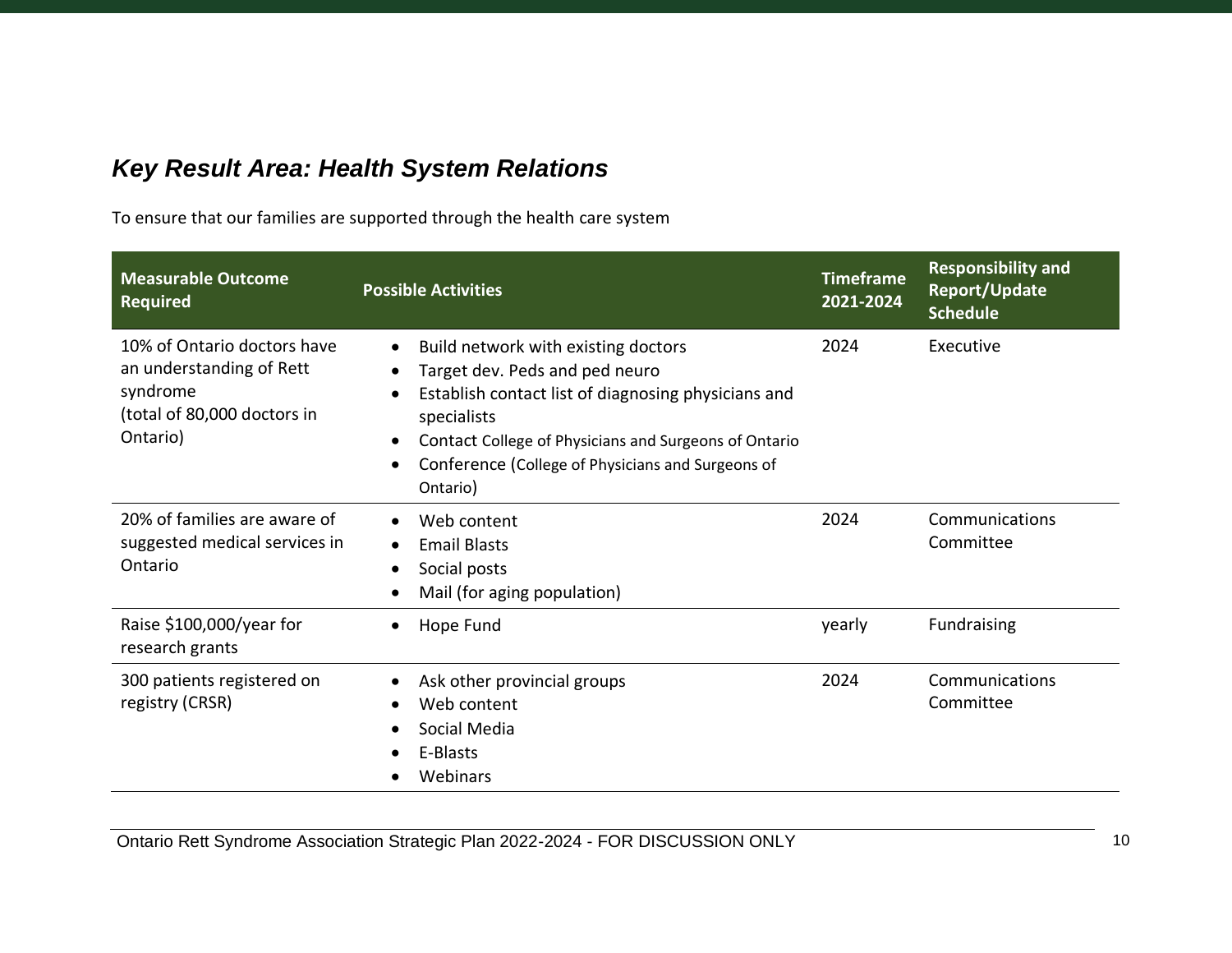| Measurable Outcome<br><b>Required</b>             | <b>Possible Activities</b>                                                                                                                                                                                      | <b>Timeframe</b><br>2021-2024 | <b>Responsibility and</b><br>Report/Update<br><b>Schedule</b> |
|---------------------------------------------------|-----------------------------------------------------------------------------------------------------------------------------------------------------------------------------------------------------------------|-------------------------------|---------------------------------------------------------------|
|                                                   | Clinicians                                                                                                                                                                                                      |                               |                                                               |
| Rett syndrome included in<br>complex care clinics | London clinic to accept patients over 18 years of age<br>Navigating the Health care system<br>Clinic satisfaction survey action plan<br>Centre of excellence (COE) for Canadian clinics by O.R.S.A.<br>and IRSF | 2024                          | Executive/Outreach                                            |
| <b>Clinical Trials</b>                            | Facilitate the conduct of Clinical Trials in Canada                                                                                                                                                             | 2022                          | Executive                                                     |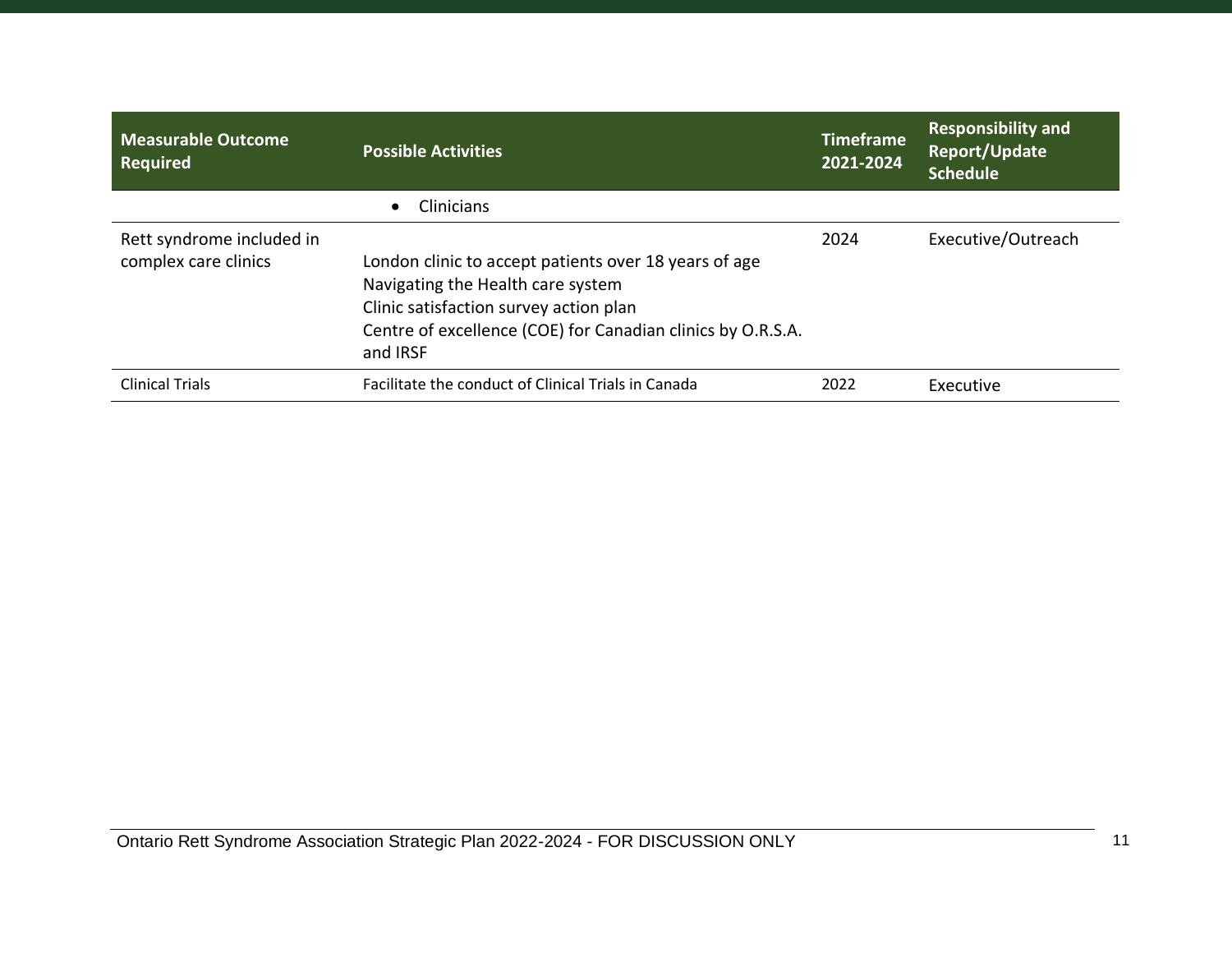# <span id="page-11-0"></span>*Key Result Area: Awareness Strategies*

To raise profile and visibility of O.R.S.A. nationally

| <b>Measurable Outcome</b><br><b>Required</b> | <b>Possible Activities</b>                                | <b>Timeframe</b><br>2022-2024 | <b>Responsibility and</b><br><b>Report/Update</b><br><b>Schedule</b> |
|----------------------------------------------|-----------------------------------------------------------|-------------------------------|----------------------------------------------------------------------|
| Increase number of engaged                   | Conferences (ours and speakers)                           | 2022                          | Conference                                                           |
| medical professional involved                | <b>Hosting Medical Symposiums</b>                         | 2024                          | Lobbying                                                             |
| with O.R.S.A. by 100%                        | <b>Hosting Webinars</b>                                   | 2022                          | <b>Medical Advisory</b>                                              |
|                                              | Medical Website / Lobbying Committee                      | 2024                          | Committee                                                            |
|                                              | Medical advisor as a board member                         | 2022                          | Executive                                                            |
|                                              |                                                           |                               |                                                                      |
| Increase active donor list by                | Stewardship improvements (donor recognition)<br>$\bullet$ | 2022                          | Communications                                                       |
| 15%                                          | New parent package (schools) and fundraising kit          | 2022                          | committee                                                            |
|                                              | (tips to engage with media)                               |                               |                                                                      |
|                                              | Change website to have recurring donation option          | 2022                          |                                                                      |
| Increase website traffic by                  | Use Social Media more effectively                         | 2022                          | Communications                                                       |
| 50%                                          | Additional content for parents                            | 2022                          | committee                                                            |
|                                              | Additional content for medical                            | 2022                          |                                                                      |
| Establish procedure for                      | <b>October Rett Awareness Month</b>                       | 2022                          | Communications                                                       |
| provincial and municipal                     | National Proclamation poster                              |                               | committee                                                            |
| proclamations (Rett                          | Maintain list of municipalities who have                  | 2022                          |                                                                      |
| Syndrome Day)                                | proclaimed                                                | 2022                          |                                                                      |
| Increase membership to                       | Redefine membership and incentives                        | 2022                          | Family Networking and                                                |
| sustain conference level                     |                                                           |                               | <b>Support Committee</b>                                             |
| support                                      |                                                           |                               |                                                                      |

Ontario Rett Syndrome Association Strategic Plan 2022-2024 - FOR DISCUSSION ONLY 12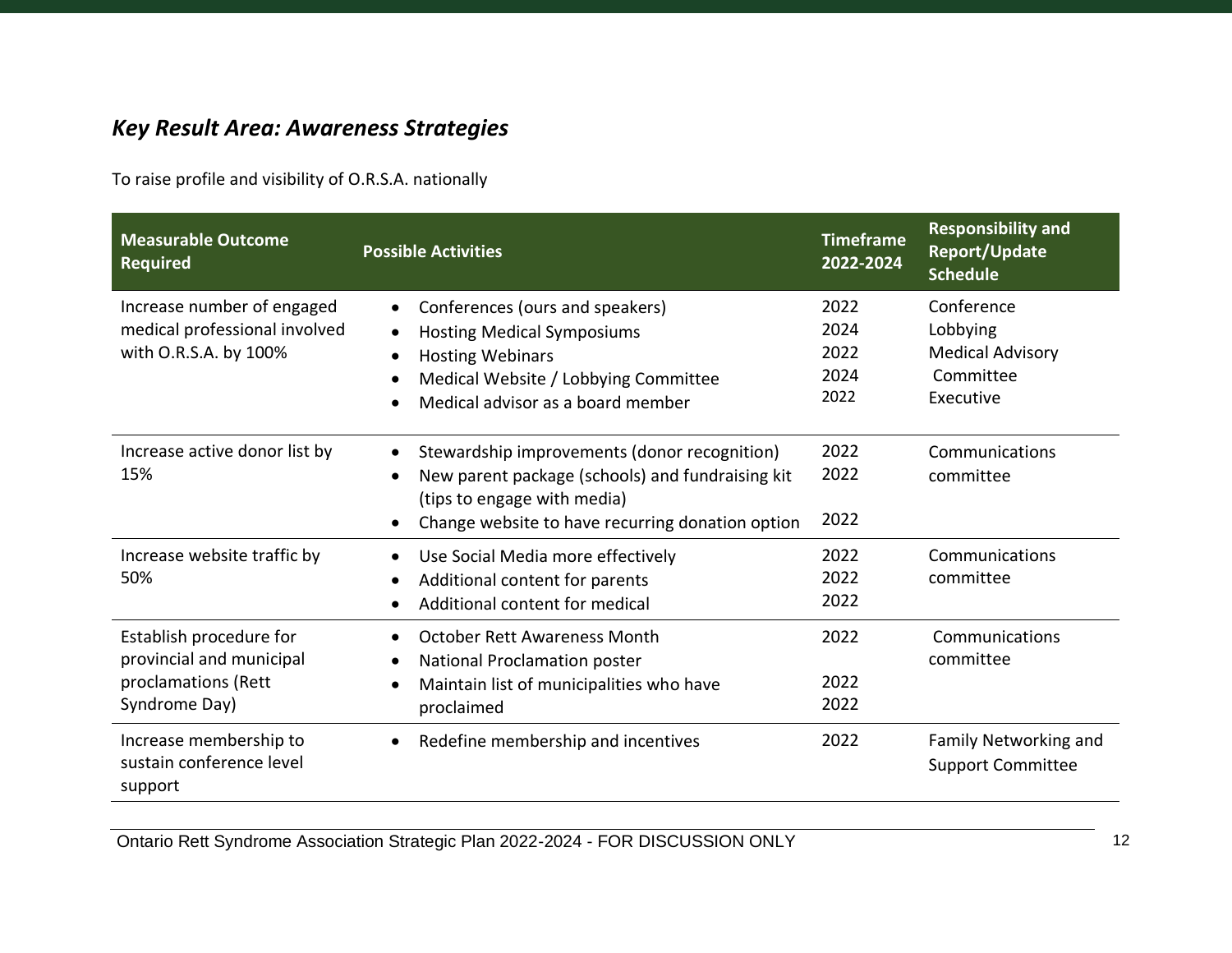# <span id="page-12-0"></span>*Key Result Area: Organizational Transition and Stability*

To ensure that the foundation, support, and oversight of all O.R.S.A. activities and practices are in place and reviewed regularly.

| <b>Measurable Outcome</b><br><b>Required</b>                                                        | <b>Possible Activities</b>                                                                                                                                                                                                                                                                                                                                             | <b>Timeframe</b><br>2022-2024        | <b>Responsibility and</b><br><b>Report/Update</b><br><b>Schedule</b> |
|-----------------------------------------------------------------------------------------------------|------------------------------------------------------------------------------------------------------------------------------------------------------------------------------------------------------------------------------------------------------------------------------------------------------------------------------------------------------------------------|--------------------------------------|----------------------------------------------------------------------|
| O.R.S.A. has formal<br>partnerships and/or<br>representation at 3<br>government committee<br>tables | Explore groups that have already started formal<br>partnerships (Canadian Organization for Rare Disorders<br>), umbrella organizations, Imagine Canada (for contacts<br>and training)<br>Actively pursue through Autism Ontario, etc.??<br>federal health committee via Neurological Health<br><b>Charities Canada</b>                                                 | Initiate<br>2022                     | Executive                                                            |
| O.R.S.A. undertakes staffing<br>initiative and plan                                                 | Deal with current staffing situation (roles and<br>responsibilities to be defined - job description and<br>required competencies; executive/staff limitations)<br>Actively encourage volunteers to join the Board or<br>committees<br>Conversation with a Human Resource Practitioner<br>(such as Investing in Neighbourhoods,<br><b>Management Advisory Services)</b> | 2022<br>Initiate<br>2022<br>Annually | Executive                                                            |
|                                                                                                     | <b>Trillium Grant</b><br>Review policies and procedures                                                                                                                                                                                                                                                                                                                |                                      |                                                                      |